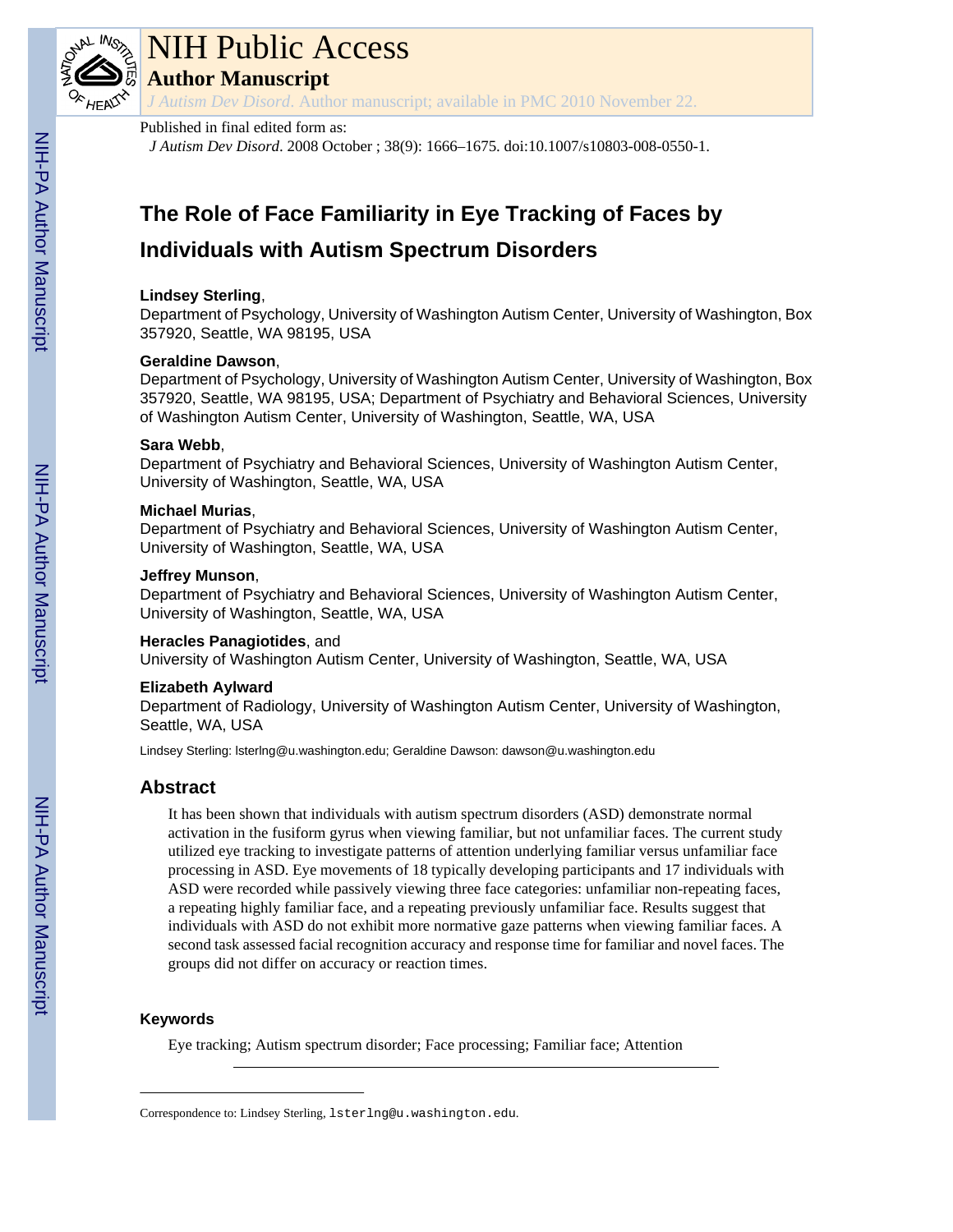# **Introduction**

Autism spectrum disorders (ASD) are characterized by impairments in social interaction and communication and a restricted repertoire of activities and interests. Individuals with ASD have specific deficits in the processing of social and emotional information (Davies et al. 1994; Dawson et al. 1998), which may lead to difficulties establishing social relationships and adapting to social norms. Kanner (1943) first noted that individuals with ASD fail to make appropriate eye contact and attend to faces. In young children, failure to attend to faces is a distinguishing feature and an indicator of ASD (Osterling and Dawson 1994). Reduced eye contact is a diagnostic marker of ASD (American Psychological Association 1994) and is often one of the first concerns among parents of children with ASD.

#### **Role of Social Motivation in Face Processing Deficits**

During typical development, human infants are socially motivated to attend to faces. This attention to faces provides the infants with opportunities to extract information about the face and its relation to external events (e.g., speech) and internal states (e.g., emotion). It has been hypothesized that the impairments in face processing observed in individuals with ASD may reflect reduced social interest in faces (Adrien et al. 1993; Dawson et al. 2005; Grelotti et al. 2002; Klin et al. 1999; Tantam et al. 1993). Deficits in social motivation in ASD may lead to a failure to attend to faces and a failure to develop expertise for faces, resulting in a disruption of the development of the brain systems dedicated to processing faces in a typical pattern (Dawson et al. 2005; Grelotti et al. 2002).

## **Neural Activation During Face Processing**

Evidence from brain imaging studies indicates that the posterior lateral fusiform area activates more to faces and face-like stimuli than to other categories of stimuli (e.g., Downing et al. 2006; Puce et al. 1996). Currently, there are two divergent viewpoints regarding the specific role of the fusiform gyrus in face perception. The first suggests that the fusiform gyrus is specialized for face perception (e.g., Rhodes et al. 2004); for this reason, the posterior lateral fusiform gyrus is often referred to as the Fusiform Face Area (FFA; Kanwisher et al. 1997; Kanwisher and Yovel 2006). Evidence from numerous studies suggests that the FFA responds to faces more than any other class of visual stimulus (Haxby et al. 1994; Puce et al. 1995; Kanwisher et al. 1997; Kanwisher 2000). Lesion studies have confirmed that damage to this area of the brain results in prospagnosia, or the inability to recognize faces (Damasio et al. 1990; Whiteley and Warrington 1977).

Alternatively, it has been suggested that the fusiform gyrus is specialized for processing, more generally, objects with which an individual has expertise; as such, fusiform gyrus activity reflects the development of face expertise in humans (Marcus and Nelson 2001; Nelson 2001). Gauthier et al. (2000) and others (e.g., Xu 2005) have demonstrated that fusiform activation increases when viewing stimuli with which the individual has expertise (e.g., cars or birds). Visual training can increase fusiform activation in naïve subjects trained to become experts in a new category of objects (e.g., "Greebles"; Gauthier et al. 1999; Gauthier and Tarr 2002). This would imply that the fusiform gyrus specializes for faces due to extensive attention to and experience with faces.

In individuals with ASD, however, the pattern of neural activation is not as consistent. Several studies have reported hypoactivation of the fusiform gyrus in response to faces (e.g., Critchley et al. 2000; Hall et al. 2003; Hubl et al. 2003; Piggot et al. 2004; Wang et al. 2004). Pierce et al. (2001) demonstrated that whereas the fusiform gyrus was activated in every typical participant when viewing faces, there were inconsistent, "unique" patterns of activation in all participants with ASD. In addition to inconsistent patterns of fusiform gyrus activation, the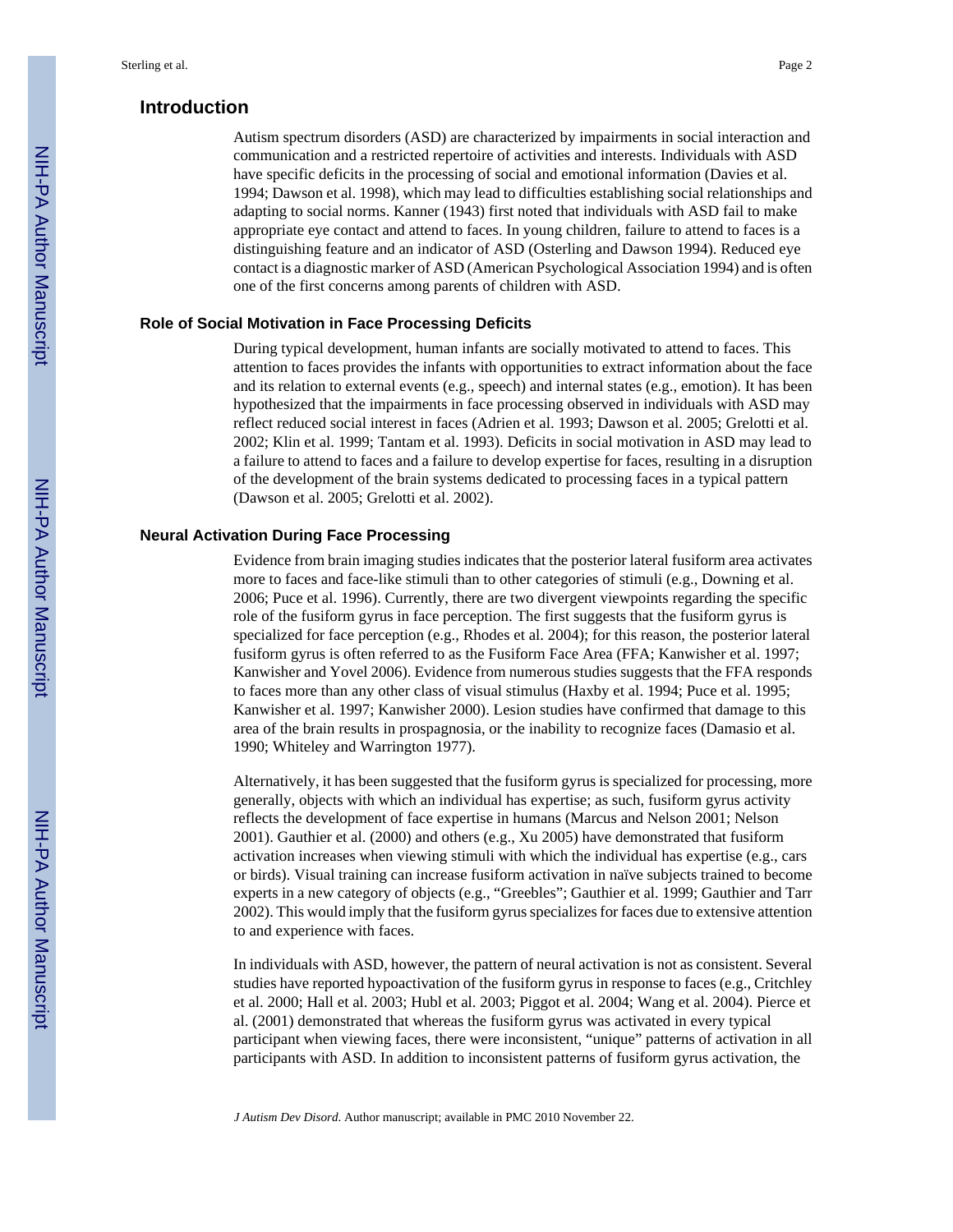Recently, however, it has been demonstrated that when an individual with an ASD views a *highly familiar* face (e.g., a picture of his or her mother), the fusiform gyrus is activated (Aylward et al. 2004; Pierce et al. 2004). Similarly, the fusiform gyrus in typical adults is involved in the discrimination between familiar and unfamiliar faces (Rossion et al. 2003). This suggests that individuals with ASD respond differentially to unfamiliar and highly familiar faces, such that their neural activation patterns appear more "normative" when viewing a personally familiar face. Further, this suggests that the lack of fusiform gyrus activation, which has sometimes been reported in individuals with ASD when viewing unfamiliar faces, may be due to their lack of familiarity and social involvement with such novel, unfamiliar faces, rather than an inherent abnormal functioning of this brain region.

#### **Eye Tracking and Familiar Faces**

What are the factors leading to more 'normative' face processing when individuals with ASD look at *a highly familiar* face? It is possible that individuals with ASD are more motivated to look at a highly familiar face, allowing them to gain more experience and affective involvement with the face, thus becoming better experts at processing a familiar face. This would suggest expertise for specific exemplars (e.g., mother's face) instead of a general class or category of stimuli (e.g., faces). As a result, individuals with ASD may actually utilize different strategies when looking at a highly familiar versus unfamiliar face, contributing to differences in brain activation.

Eye tracking methodology provides a direct assessment of where and for how long a person attends when they view a stimulus such as a face. This non-invasive method can facilitate our understanding of underlying cognitive processes involved in face perception (Karatekin 2007) and the more complex challenges related to social functioning in ASD (Boraston and Blakemore 2007). For example, Dalton and colleagues (2005) demonstrated that decreased gaze fixation on the eye region of the face may account for fusiform gyrus hypoactivation and amygdala activation when individuals with ASD view faces. Their results suggest that reduced gaze fixation is directly related to fusiform hypoactivation and heightened emotional response during face perception in ASD. Other fMRI work has revealed that fusiform gyrus activity is modulated by voluntary visual attention to faces (Wojciulik et al. 1998) and that fusiform gyrus activation in particular is influenced by visual attention to faces, whereas the amygdala was activated by fearful expressions regardless of manipulation of attention (Vuilleumier et al. 2001). This suggests patterns of eye gaze influence regional brain response, specifically in the fusiform gyrus.

Prior work suggests that typical individuals attend to the eyes when scanning faces (Haith et al. 1977) as well as the internal features of the face (Janik et al. 1978; Walker-Smith et al. 1977). Furthermore, eye movements become more predictable with increased exposure and familiarity (Althoff and Cohen 1999), suggesting that exposure to a face can influence eye movements, or patterns of attention to faces. This implies that the way in which an individual scans a face varies, depending on his or her experience with that face.

Individuals with ASD, on the other hand, tend to have fewer fixations on the internal features of the face, particularly the eyes (Trepagnier et al. 2002; Pelphrey et al. 2002; Dalton et al. 2005; Klin et al. 2002). Klin et al. (2002) used eye tracking methodology to demonstrate that while viewing dynamic images via a movie depicting naturalistic social scenes, individuals with ASD tend to spend more time looking at the mouth region of the face than the eyes. When looking at static emotional faces, reports suggest that: (1) children with ASD have similar fixation patterns as typical children (Van der Geest et al. 2002); (2) adults with ASD rely more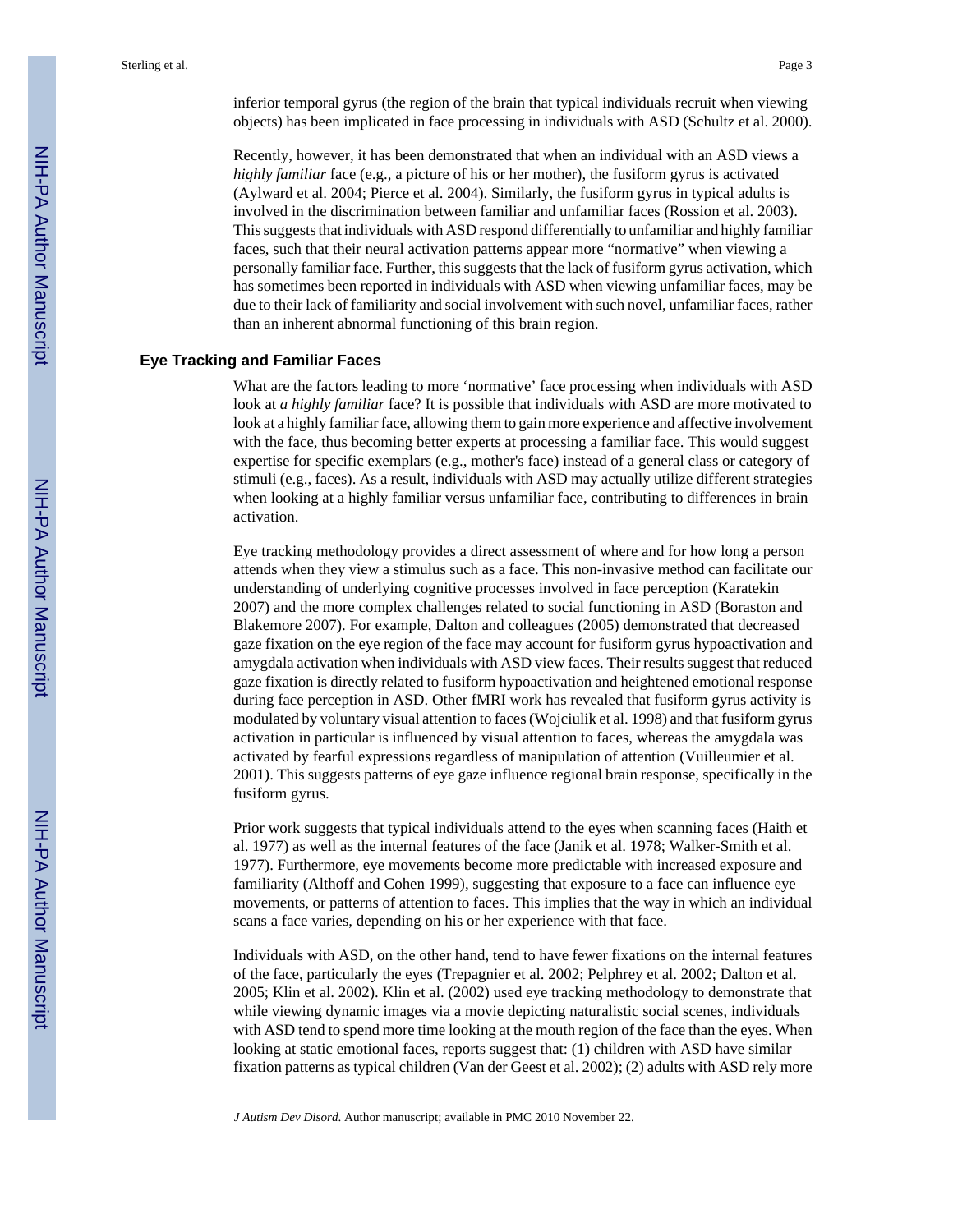on information from the mouth than the eyes (Neumann et al. 2006; Spezio et al. 2007a); (3) adults with ASD show less specificity in fixation to the eyes and mouth, that is, they do not gaze more at the eyes and moth even when more information is available in the eyes and mouth, respectively (Spezio et al. 2007b); and (4) adults with ASD make more saccades away from information in the eyes (Spezio et al. 2007b). A recent eye tracking study has also demonstrated that diminished eye gaze to their mother's eyes during a 'Still Face' episode (neutral, expressionless face) distinguished a group of infant siblings at risk for ASD, suggesting that atypical patterns of eye gaze may be an early feature for the development of the disorder (Merin et al. 2007). Variability in terms of sample size, type of stimuli used (e.g., static versus dynamic; emotional versus neutral), and measurements used (e.g., amount of time versus number of fixations) confound deriving a consistent conclusion regarding patterns of attention to facial stimuli in individuals with ASD.

The current study sought to examine the gaze fixation patterns of individuals with ASD while viewing static, neutral familiar and unfamiliar faces. Our primary question was whether facial familiarity influences facial attention similar to the pattern of altered neural activation observed in fMRI studies.

# **Method**

#### **Participants**

Thirty adults (28 male; 2 female) with an autism spectrum disorder (ASD) and 29 typical adults (27 male; 2 female), ranging in age from 18 to 44 years participated in this study. The ASD group was 93% Non-Hispanic or White; the typical group was 79% Non-Hispanic or White. Diagnosis of an ASD was confirmed using a parent interview, the Autism Diagnostic Interview-Revised (ADI-R; Lord et al. 1994), and the Western Psychological Services version of the Autism Diagnostic Observation Schedule (ADOS-WPS; Lord et al. 2000). Diagnosis of autism, Asperger's Disorder, or Pervasive Developmental Disorder-Not Otherwise Specified (PDD-NOS) was determined after careful consideration of ADI-R and ADOS-WPS scores, as well as clinical judgment of an expert based on criteria from the Diagnostic and Statistical Manual of Mental Disorders, Fourth Edition (DSM-IV; American Psychiatric Association 1994). Participants with ASD were excluded if they reported having an identifiable genetic disorder (e.g., fragile X syndrome, Norrie syndrome, neurofibromatosis, tuberous sclerosis), significant sensory or motor impairment, seizures, major physical abnormalities, or taking benzodiazepines or anti-convulsant medication. Typical participants were excluded if they reported having a history of developmental disabilities, psychiatric, or neurological disorders. Written informed consent was obtained from all participants.

Thirty-five participants provided artifact free eye tracking data. The final sample consisted of 18 typically developing participants (17 male; 1 female) and 17 participants with an ASD (16 male; 1 female). The ASD group was composed of individuals with a diagnosis of autism (*n*  $=$  7), Asperger's Disorder ( $n = 7$ ), and PDD-NOS ( $n = 3$ ). The ASD and typical groups did not differ in age (*M* age ASD group = 23.50,  $SD = 7.19$ ; *M* age typical group = 24.24,  $SD = 6.86$ ). Full-scale IQ was estimated using the Wechsler Adult Intelligence Scale-Third Edition (WAIS-III; Wechsler 1997a). The groups did not differ on Full Scale IQ scores (ASD group *M* = 107.12, *SD* = 13.31, Range = 85–126; typical group *M* = 109.94, *SD* = 13.25, Range = 91–139).

Twenty-four participants (13 ASD and 11 typical) were removed from final analyses for the following reasons: (1) For 12 participants, it was not possible to obtain a clear image of the pupil for the purpose of calibrating (e.g., due to droopy eyelids, watery eyes, dark eye color that does not allow for enough contrast between pupil and iris, or excessive blinks); (2) five participants experienced experimenter or equipment error (e.g., software, or difficulty calibrating/tracking due to problems with eye tracking equipment, resulting in unsatisfactory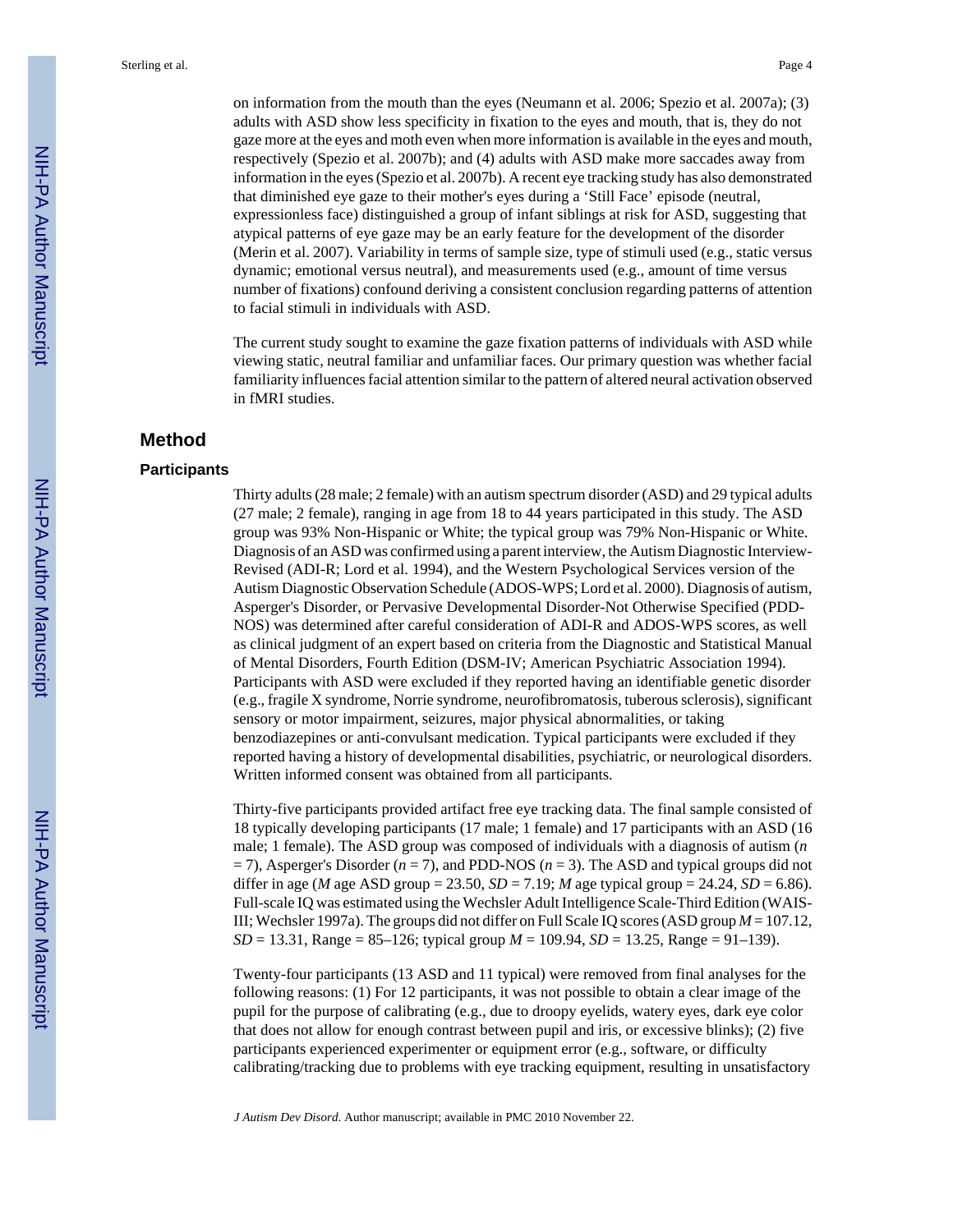data quality); (3) three of the participants wore glasses or contact lenses, making it difficult to obtain accurate calibration and resulting in unsatisfactory data quality; (4) two participants did not cooperate with experiment instructions; and (5) two participants were disqualified from participation in the study for reasons unrelated to eye tracking (e.g., report of psychiatric disorder part-way through participation in the study).

#### **Testing Apparatus**

Eye saccades were recorded using the ISCAN Eye Tracking Laboratory (ETL-500) with the Headband Mounted Eye/Line of Sight Scene Imaging System (ISCAN Incorporated, Burlington, MA). The apparatus consists of a baseball cap supporting a solid-state infrared illuminator, two miniature video cameras, and a dichroic mirror that reflects an infrared image of the participant's eye to the eye-imaging cameras but is transparent to the participant. These cameras send output directly to the Pupil/Corneal Reflection Tracking System and the Autocalibration system. The Pupil/Corneal Reflection Tracking System tracks the center of the participant's pupil and a reflection from the surface of the cornea. The Autocalibration System uses the raw eye position data generated by the Pupil/Corneal Reflection System to calculate point of gaze information. Samples were collected at a rate of 240 Hz.

#### **Recording Procedures**

Participants were familiarized with the eye tracking equipment and room prior to the experimental session. Eye movements were recorded during viewing of the stimuli in a soundattenuated room. The participants were seated in a chair approximately 75 centimeters from a 17-inch computer monitor that presented the digitalized, static images. The baseball cap containing the eye tracking system was fitted on the participant's head and the experimenter monitored the participant's behavior and eye movements. During calibration, the participant was required to hold his or her head still and look at calibration and fixation points on the monitor in front of them. Once calibration was successfully established, stimuli were presented. For participants requiring additional behavioral support during the eye tracking session, a staff research assistant sat to the side and out of view of the participant, providing verbal reminders, encouragement, and reiteration of the instructions as needed.

#### **Eye Tracking Stimuli**

Visual stimuli consisted of digitalized grayscale images of faces. Each image was 640 pixels in height and 480 pixels in width  $(6.67 \times 5)$  inches). The highly familiar face consisted of pictures of the mother (ASD  $n = 14$ ; Typical  $n = 0$ ), father (ASD  $n = 2$ ; Typical  $n = 1$ ), or significant other (e.g., spouse, partner, roommate; ASD  $n = 1$ ; Typical  $n = 17$ ). Participants chose their familiar person based on who they lived with or spent the majority of their time with. Nonrepeating Unfamiliar faces consisted of photos of middle-aged women. The repeating unfamiliar face, 'New Friend', was a randomly chosen repeating, previously unfamiliar (novel) face and was matched to the familiar face in terms of age, gender, and ethnicity. This made it possible to compare a repeating Familiar (emotionally salient) face, a repeating unfamiliar (neutral) face (New Friend), and unfamiliar (neutral) faces (Unfamiliar). This manipulation allows us to address questions of repetition versus (a priori) familiarity.

#### **Passive Viewing of Stimuli**

Eye tracking data were collected during passive viewing of facial stimuli. Each stimulus was presented for 8 s duration with a 2 s inter-stimulus (ISI) interval. The Familiar face (e.g., mother, roommate) was presented 10 times throughout the experiment. The New Friend, which had not previously been shown to the participant prior to the passive viewing phase, was presented 10 times throughout the experiment. Ten different Unfamiliar faces were each presented 1 time throughout the experiment, for a total of 10 Unfamiliar face viewings. In total, 30 trials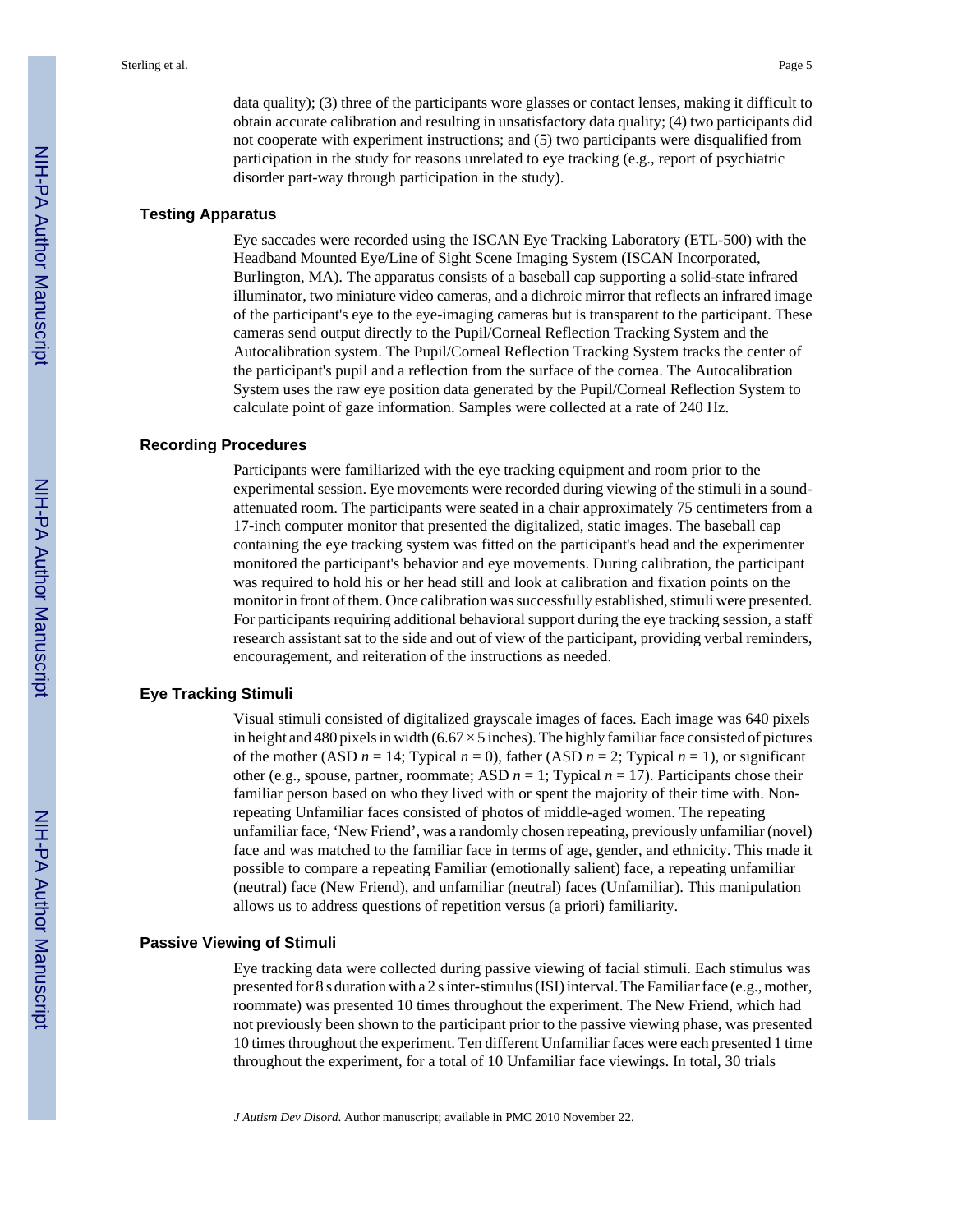(Familiar face 10 times, New Friend 10 times, and 10 different Unfamiliar faces) were presented. Participants were given the following instructions: "Please look at the pictures in any way you want". No decision or judgment regarding the stimulus was required from the participant during passive viewing. During the ISI, participants were instructed to look at a crosshair in the center of the screen; this allowed the examiner to verify that calibration remained accurate throughout the experiment and placed the participant's initial fixation between the eyes.

#### **Facial Recognition Task and Reaction Time**

After completion of the passive viewing of the stimuli, all participants were immediately presented with seven faces randomly chosen from the passive viewing phase (Familiar, New Friend, 5 Unfamiliar faces), as well as seven novel faces. Due to an error in saving data, one ASD participant was excluded from the facial recognition analyses, leaving 17 individuals in each group. Stimuli were presented in a random order during the facial recognition task. Participants were instructed to press a green button if they had seen the face before and a red button if they had not. Participant accuracy and reaction times were recorded via button press in custom LabVIEW stimulus display software using a National Instruments data acquisition card (PCI-6503), on a dedicated computer. No previous training was provided to the participants prior to the facial recognition task.

#### **Eye Tracking Data**

Fixations were defined as a gaze of at least 100 ms duration within 1 degree of visual angle. The ISCAN Point of Regard Data Acquisition software was used to define the regions of interest within the visual face stimuli. The following uniform regions of interest were defined on each stimulus: Head (including hair and ears), face (including the 'internal' features of the face, or the eyes, nose, and mouth), right eye, left eye, and mouth. The right eye and left eye regions were combined during data analysis to comprise a total 'eye' region. Because regions are mutually exclusive, fixations from all regions were combined to reflect total time on the face stimulus, designated 'total face' region. Raw data (number of recorded fixations and fixation durations for each region) were extracted with the ISCAN Fixation Analysis software and adapted to SQL and SPSS databases in order to further explore the data via statistical analyses.

#### **Statistical Analyses**

The first set of analyses examines the degree to which individuals with ASD display different eye gaze behavior (measured by number of fixations and duration of fixations) across the different types of face stimuli (Familiar, Unfamiliar, and New Friend) when compared to typically developing individuals. Repeated measures ANOVAs with face category as a withinsubject factor (Familiar, Unfamiliar, New Friend) and diagnosis as a between-group factor (ASD, typical) were conducted for the number of fixations and total fixation durations on the total face. Differences between face categories were examined with two contrasts, Familiar versus Unfamiliar, and Familiar versus New Friend.

The second set of analyses extends the question to investigate how the two groups look at specific regions of interest (eyes and mouth areas) across the different face categories (Familiar, Unfamiliar, and New Friend). For region of interest analyses, the dependent variables were percent of total number of fixations and percent of total fixation duration. Percentages were used to account for absolute differences in total fixation number and duration. A repeated measures ANOVA with face category (Familiar, Unfamiliar, New Friend) and region (eyes, mouth) as within-subject factors, and diagnosis (ASD, typical) as a between-group factor was conducted. Differences were again examined with two contrasts: Familiar versus Unfamiliar, and Familiar versus New Friend.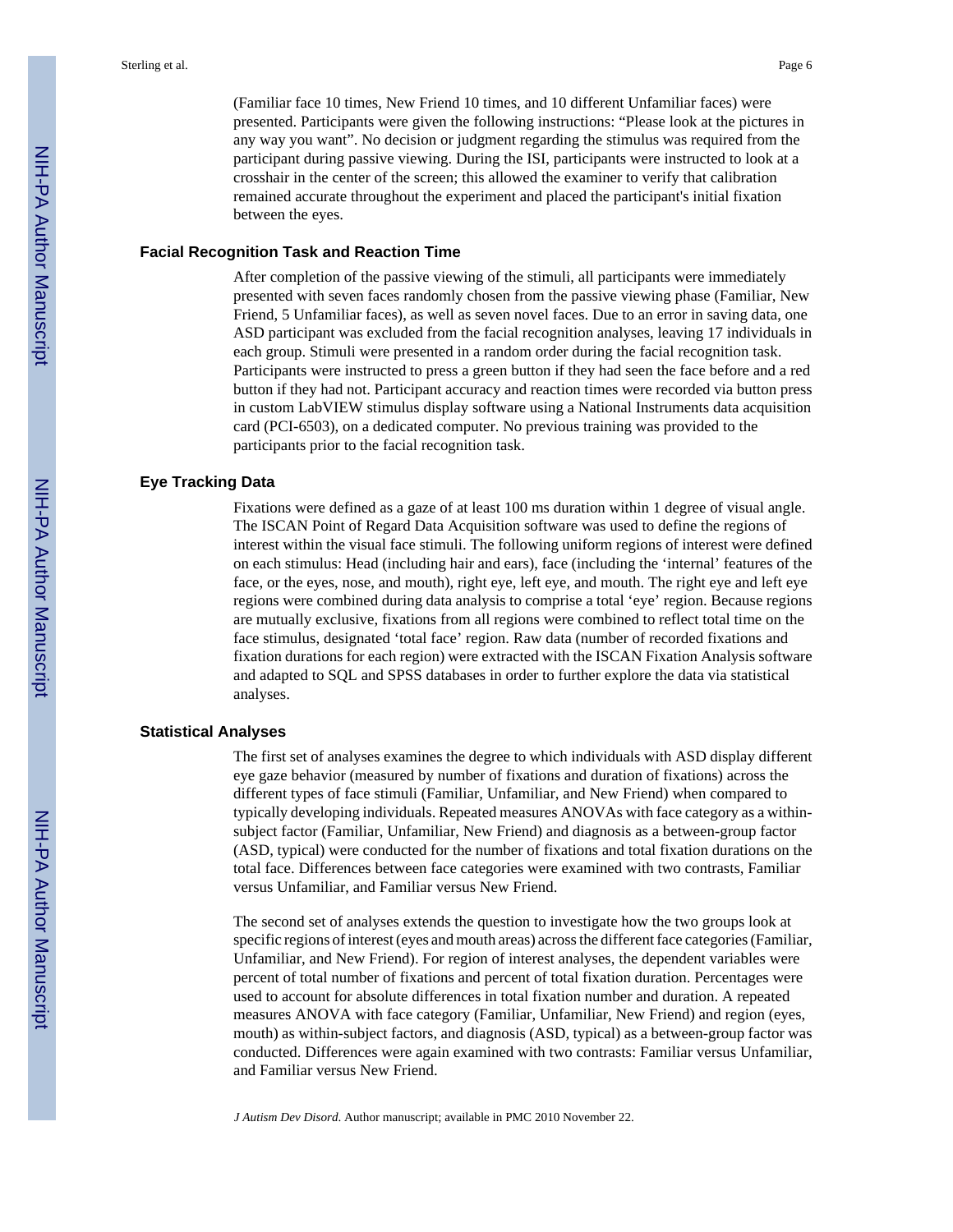The third set of analyses examined facial recognition accuracy rates and reaction times, described in more detail below. The significance value  $p < .05$  was used for all analyses, unless otherwise noted.

# **Results**

#### **Eye Gaze Behavior**

**Number of Fixations on Total Face—**Table 1 presents the total number of fixations and total fixation durations made on each stimulus type by each group. Results indicate that there was a significant group by category interaction for total number of fixations. Individuals in the typical group made a greater number of fixations when looking at the Unfamiliar faces compared to the Familiar faces, whereas the individuals with ASD showed a similar number of fixations for the Familiar and Unfamiliar faces. The typical and ASD groups did not exhibit significantly different gaze fixations when they viewed the Familiar versus New Friend faces.

**Fixation Durations on Total Face—**For both groups, it was found that the total duration of fixation to faces did not significantly differ when comparing the Familiar versus Unfamiliar faces and the Familiar versus New Friend faces.

#### **Regions of Interest**

**Percent of Fixations in Regions of Interest—**Table 2 presents number of fixations, percent number of fixations, fixation durations, and percent fixation durations for eye and mouth regions for each stimulus category by group. Typical individuals consistently made a significantly greater percentage of fixations on the eye and mouth regions across stimulus categories (see Fig. 1) when compared to the ASD group. Both groups made a significantly greater percentage of fixations in the eye region than the mouth region, across stimulus face categories, and a significantly greater percentage of fixations were made on the eyes and mouth of the Unfamiliar stimulus as compared to the Familiar stimulus. There were no differences between percentage of fixations made on the eyes and mouth when comparing the Familiar and New Friend faces.

**Percent Fixation Duration in Region of Interest—**Typical individuals consistently made a significantly greater percentage of fixation durations on the eye and mouth regions across stimulus categories (see Fig. 2). Both groups spent a significantly greater amount of time in the eye region compared to the mouth region across face stimulus categories. Both groups also spent significantly more time looking at the eyes and mouth of the Unfamiliar compared to the Familiar faces, whereas they spent a similar amount of time looking at the eyes and mouth of the Familiar and New Friend faces. Finally, a significant group by region interaction revealed that the typical group spent significantly more time than the ASD group looking at the eyes, whereas both groups spent a similar amount of time on the mouth region of the face across stimulus categories.

#### **Facial Recognition**

**Facial Recognition Accuracy and Reaction Time—**Both groups demonstrated fairly high accuracy rates when discriminating between faces they had previously seen in the experiment (termed 'remembered' in this task; ASD  $M = 84.87\%$ ,  $SD = 22.29\%$ ; Typical  $M =$ 87.40%,  $SD = 12.25\%$ ) and those that were new (ASD  $M = 91.60\%$ ,  $SD = 16.02\%$ ; Typical  $M = 84.15\%, SD = 20.77\%$ . Though not significant, it is notable that the group with ASD was more accurate in classifying a face as new versus correctly identifying a face they had seen previously, whereas individuals in the typical group showed almost no difference in terms of correctly classifying remembered versus new faces. Although typically developing individuals showed a tendency toward faster reaction times, the groups did not significantly differ in terms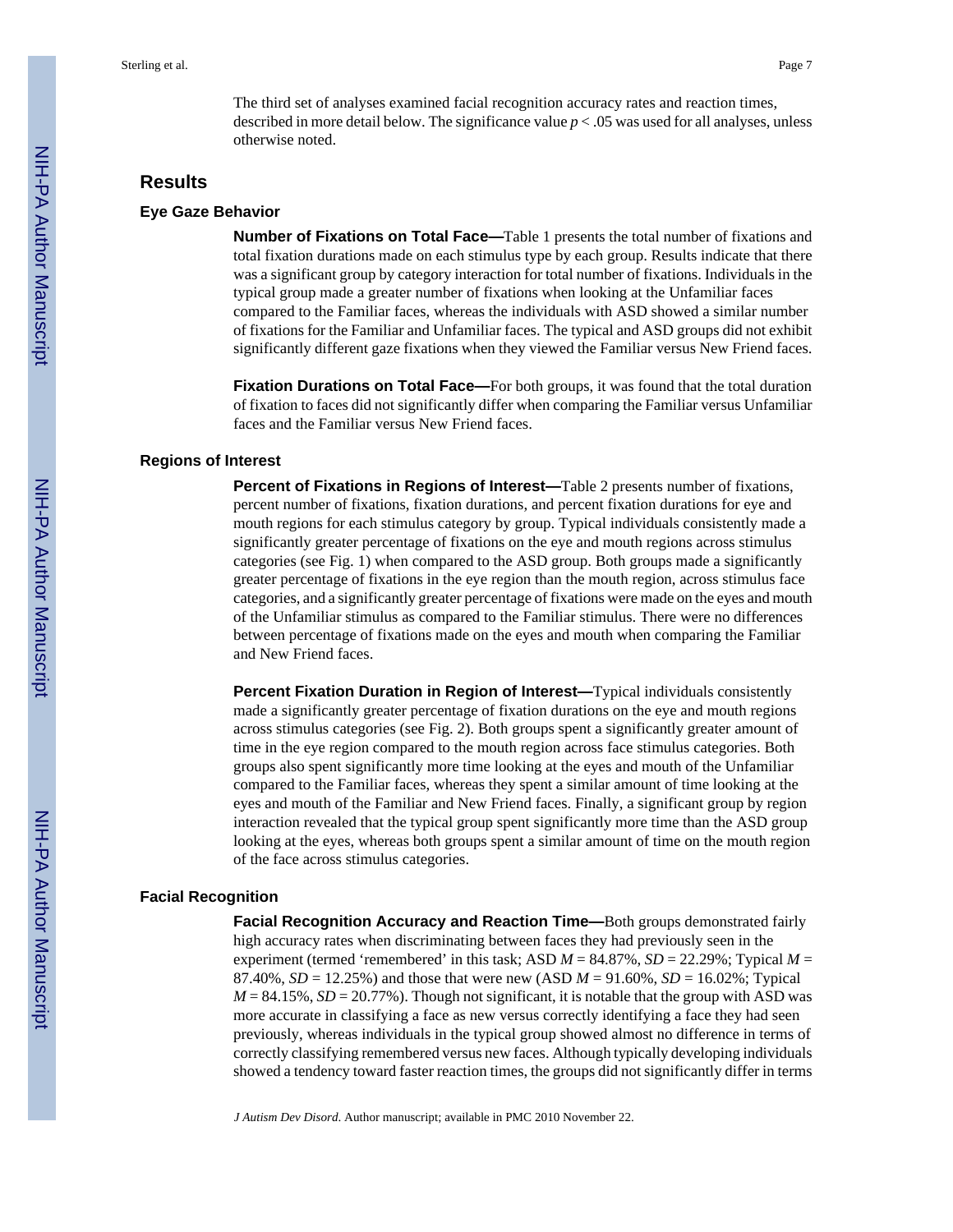of reaction times (measured in seconds) or accuracy. Both groups were significantly faster (ASD:  $F(16) = -3.22$ ,  $p = .005$ ; Typical:  $F(16) = -2.50$ ,  $p = .024$ ) to respond to a remembered stimulus (ASD  $M = 2.19$ ,  $SD = 1.60$ ; Typical  $M = 1.45$ ,  $SD = .72$ ) than a new stimulus (ASD  $M = 3.01$ ,  $SD = 1.86$ ; Typical  $M = 2.50$ ,  $SD = .84$ ).

# **Discussion**

It has been demonstrated through behavioral observation and clinical accounts that individuals with ASD exhibit reduced attention to faces in general, and eyes in particular (Trepagnier et al. 2002; Pelphrey et al. 2002; Dalton et al. 2005; Klin et al. 2002). Results from several neuroimaging studies, furthermore, have provided evidence for atypical patterns of neural activation during viewing of unfamiliar faces by individuals with ASD (Critchley et al. 2000; Hall, Szechtman et al. 2003; Hubl et al. 2003; Pierce et al. 2001; Piggot et al. 2004; Schultz et al. 2000; Wang et al. 2004), but normal patterns of neural activation for highly familiar faces (Aylward et al. 2004; Pierce et al. 2004). The current study utilized eye tracking technology to examine whether individuals with ASD show different gaze fixation patterns when viewing familiar and unfamiliar faces.

Consistent with previous eye tracking results, individuals in the typically developing group spent a greater percentage of time than those in the ASD group looking at the eyes, regardless of whether the face was familiar or unfamiliar. These results replicate clinical and research reports of reduced attention to eyes among individuals with ASD. Because this pattern of atypical attention to the eyes was consistent regardless of whether the faces were familiar or unfamiliar, this pattern appears to be general and not affected by familiarity of the face.

A novel result of the present study was the finding that, in contrast to typical individuals, individuals with ASD did not exhibit differential gaze patterns when viewing Familiar versus Unfamiliar faces. Specifically, it was found that typical individuals made significantly more frequent fixations when looking at the Unfamiliar faces versus the Familiar face, whereas the frequency of gaze fixations was not influenced by familiarity for the individuals with ASD. Interestingly, both groups made a similar number of fixations and spent about the same amount of time looking at the highly Familiar and New Friend faces. This suggests that within the context oft this experiment, repeated exposure to a face (the New Friend) led to patterns of attention that were similar to that of the highly Familiar face. The social relevance of the face, therefore, did not appear to have an impact on patterns of attention for either group.

Examination of facial regions revealed that both groups made a significantly greater percentage of fixations and spent a larger percentage of time on the eyes than the mouth for all face categories. This was true for the ASD group despite overall reduced attention to the eye region compared to the typical group, and is in contrast to previous studies that found that individuals with ASD spend more time looking at the mouth than the eyes (Klin et al. 2002; Spezio et al. 2007a). This difference in findings across studies likely reflects the differences in face stimuli used. In Klin et al. (2002), participants viewed dynamic images of movie characters interacting and talking with each other; participants in Spezio et al. (2007a) viewed images of emotional faces. In both of these experiments, the task may have emphasized how faces are "used" to provide social and emotional information. This may have resulted in a reliance on the mouth region to gain verbal and expressive information. In the current experiment, the participants were presented with static pictures of faces exhibiting neutral expressions similar to those most used in fMRI and ERP (event-related potential) experiments. The participants were not required to interpret the stimuli or make judgments regarding the faces. Given the opportunity to view the face in any way they wished (per the instructions provided to them), participants in both groups spent more time looking at the eyes than the mouth.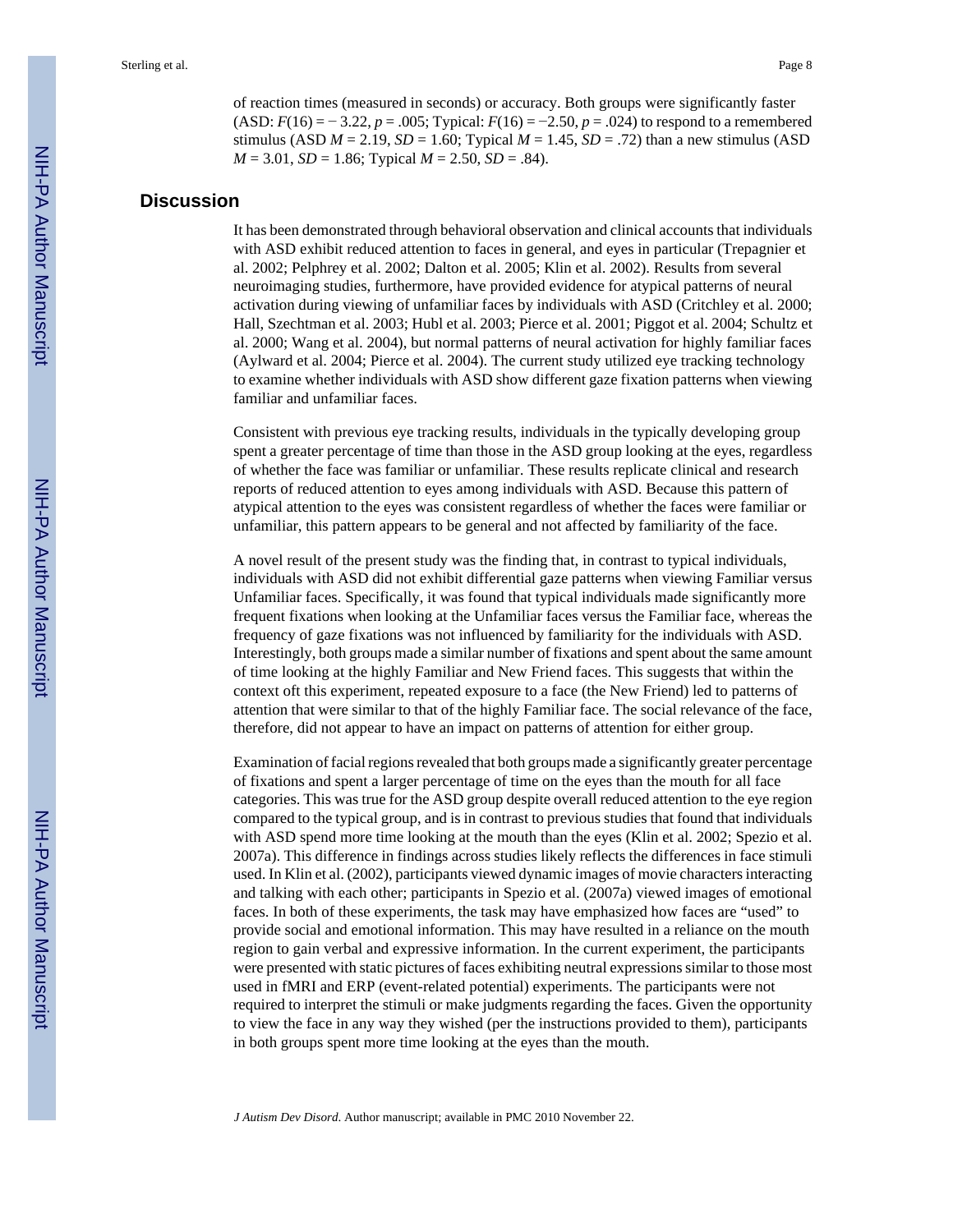Individuals in the typical and ASD groups made a greater percentage of fixations and spent a larger percentage of time on the eye and mouth regions of the Unfamiliar faces than the Familiar face, with similar fixation patterns for the Familiar and New Friend stimuli. One possible explanation for this pattern of results is that the less familiarity a person has with a face, the more time they spend examining its integral features, particularly the eyes and mouth. With increased familiarity and exposure, one may gain efficiency or need less time to investigate the central features of the face. Given that individuals with ASD did not spend more time on the central features of the Familiar versus Unfamiliar face, the current results call into question the hypothesis that there is a link between fusiform gyrus activation and fixation patterns.

A facial recognition task was included to examine whether facial recognition accuracy differed depending on familiarity with a face. Of note, this task was relatively easy in comparison to standardized tests such as the Wechsler Memory Scale face memory test (WMS-III; 1997b), which utilizes memory for 24 new faces. In general, the ASD group in the current study took longer than the typical group to decide whether they had previously seen the face presented to them. However, accuracy between groups did not differ.

There are limitations to the current study. While eye tracking technology is informative in terms of elucidating strategies used when viewing faces, static black-and-white images are not equivalent to real-life situations in which faces are interactive. In interpersonal situations, individuals are expected to interpret and integrate nonverbal information such as facial expressions and speech, and respond in a timely, reciprocal, and appropriate manner. This is particularly challenging given the complexity of subtle but meaningful alterations in eye gaze, emotional expression, and tone of voice that may fluctuate concurrently. Images in the current study, presented on a computer screen, lack this dynamic quality of human faces. One study has in fact demonstrated that individuals with ASD utilize different gaze patterns than their typical peers when viewing dynamic but not static social stimuli (Speer et al. 2007). Despite this limitation, individuals with ASD still spent significantly less time focusing on the eye region compared to the typical group in the current study.

Eye tracking provides objective, non-invasive, quantitative assessment of attention to faces in general and eyes in particular, an impairment in ASD previously documented through behavioral observation. In the current study, evaluation of eye gaze patterns informs understanding of the social nuances in ASD, specifically in terms of attention to familiar and unfamiliar faces. Results from the current study suggest that repeated exposure to a face, regardless of its social relevance, leads to patterns of eye gaze that resemble those used when looking at a familiar face. This suggests repeated contact with an unfamiliar face, in and of itself, facilitates development of familiarity, an important step in forming social relationships. More ecologically valid paradigms (e.g., naturalistic social encounters) are warranted to further explore the clinical implications of such findings, including how increased exposure to faces impacts other aspects of social interactions, such as nonverbal communication, conversation, and emotional reciprocity. It may be possible that providing individuals with ASD exposure to less complex social stimuli (e.g., still images) prior to more complex interactions, helps to support social processing. The utility of eye tracking is also relevant in light of new intervention techniques designed to improve face processing abilities and strategies in individuals with ASD through the use of computerized face training (e.g., Faja et al. 2008). Face training in autism has the potential to improve social interactions and relatedness; eye tracking allows for evaluation of strategies used and changes in gaze patterns as a function of intervention. Eye tracking may also capture individual differences in gaze patterns so that more targeted training can be provided.

In conclusion, individuals with ASD showed atypical attention to the face stimuli regardless of whether it was unfamiliar, highly familiar, or newly familiar. Their pattern of attention was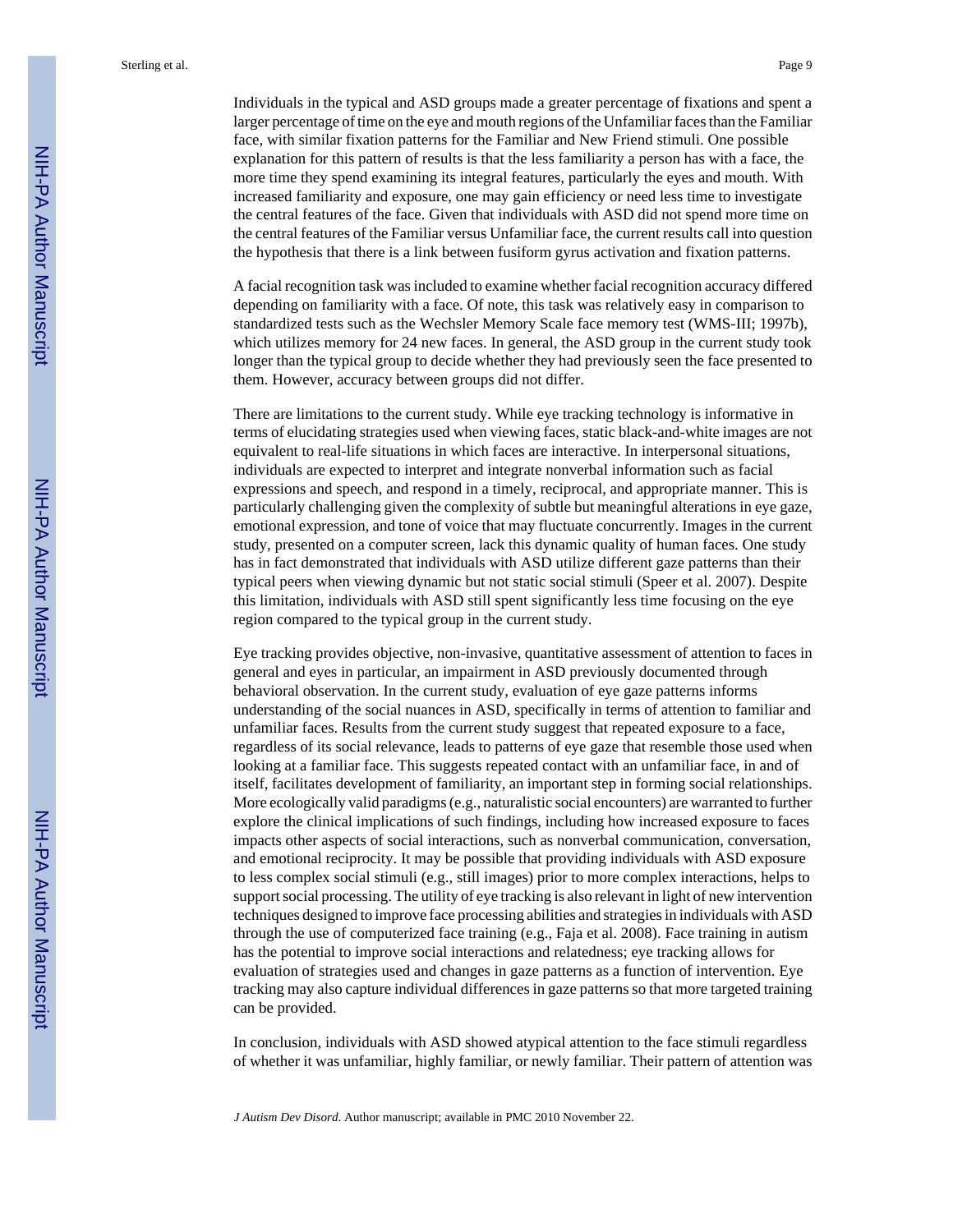characterized by less time focused on the eyes compared to typical individuals. Additionally, in contrast to the typical individuals, participants with ASD did not exhibit differential gaze patterns when viewing the highly familiar versus unfamiliar faces. These results suggest that differences in patterns of attention may not underlie the differential neural activation patterns observed when individuals with ASD view highly familiar versus unfamiliar faces.

# **Acknowledgments**

We wish to thank the individuals and families who participated in this study. We also wish to thank James McPartland, Ph.D., who contributed his time and technical expertise during the initial stages of this project. This research was funded by a center grant from the National Institute of Mental Health (U54MH066399), which is part of the NIMH STAART Centers.

## **References**

- Adrien JL, Lenoir P, Martineau J, Perrot A, Hameury L, Larmande C, et al. Blind ratings of early symptoms of autism based upon family home movies. Journal of the American Academy of Child and Adolescent Psychiatry 1993;32:617–626. [PubMed: 7684363]
- Althoff RR, Cohen NJ. Eye-movement-based memory effect: A reprocessing effect in face perception. Journal of Experimental Psychology: Learning, Memory and Cognition 1999;25(4):997–1010.
- American Psychological Association. Diagnostic and statistical manual of mental disorders. 4th. Washington, DC: 1994.
- Aylward, E.; Bernier, R.; Field, K.; Grimme, A.; Dawson, G. Normal activation of fusiform gyrus in adolescents and adults with autism during viewing of familiar, but not unfamiliar, faces. Paper presented at the STAART/CPEA (Studies to Advance Autism Research and Treatment/Collaborative Programs for Excellence in Autism) NIH network meeting; May 17-20; Bethesda, MD. 2004.
- Boraston Z, Blakemore SJ. The application of eyetracking technology in the study of autism. The Journal of Physiology 2007;581:893–898. [PubMed: 17430985]
- Critchley HD, Daly EM, Bullmore ET, Williams SC, Van Amelsvoort T, Robertson DM, et al. The functional neuroanatomy of social behaviour: Changes in cerebral blood flow when people with autistic disorder process facial expressions. Brain 2000;123:2203–2212. [PubMed: 11050021]
- Dalton KM, Nacewicz BM, Johnstone T, Schaefer HS, Gernsbacher MA, Goldsmith HH, Alexander AL, Davidson RJ. Gaze fixation and the neural circuitry of face processing in autism. Nature Neuroscience 2005;8(4):519–526.
- Damasio AR, Tranel D, Damasio H. Face agnosia and the neural substrates of memory. Annual Review of Neuroscience 1990;13:89–109.
- Davies S, Bishop D, Manstead AS, Tantam D. Face perception in children with autism and Asperger's syndrome. Journal of Child Psychology and Psychiatry 1994;35:1033–1057. [PubMed: 7995843]
- Dawson G, Meltzoff AN, Osterling J, Rinaldi J, Brown E. Children with autism fail to orient to naturally occurring social stimuli. Journal of Autism and Developmental Disorders 1998;28:479–485. [PubMed: 9932234]
- Dawson G, Webb SJ, McPartland J. Understanding the nature of face processing impairment in autism: Insights from behavioral and electrophysiological studies. Developmental Neuropsychology 2005;27 (3):403–424. [PubMed: 15843104]
- Dawson G, Webb SJ, Wijsman E, Schellenberg G, Estes E, Munson J, et al. Neurocognitive and electrophysiological evidence of altered face processing in parents of children with autism: Implications for a model of abnormal development of social brain circuitry in autism. Development and Psychopathology 2005;17:679–697. [PubMed: 16262987]
- Downing PE, Chan AW, Peelen MV, Dodds CM, Kanwisher N. Domain specificity in the visual cortex. Cerebral Cortex 2006;16(10):1453–1461. [PubMed: 16339084]
- Faja S, Aylward E, Bernier R, Dawson G. Becoming a face expert: A computerized face-training program for high-functioning individuals with autism spectrum disorders. Developmental Neuropsychology 2008;33:1–24. [PubMed: 18443967]
- Gauthier I, Skudlarski P, Gore JC, Anderson AW. Expertise for cars and birds recruits brain areas involved in face recognition. Nature Neuroscience 2000;3(2):191–197.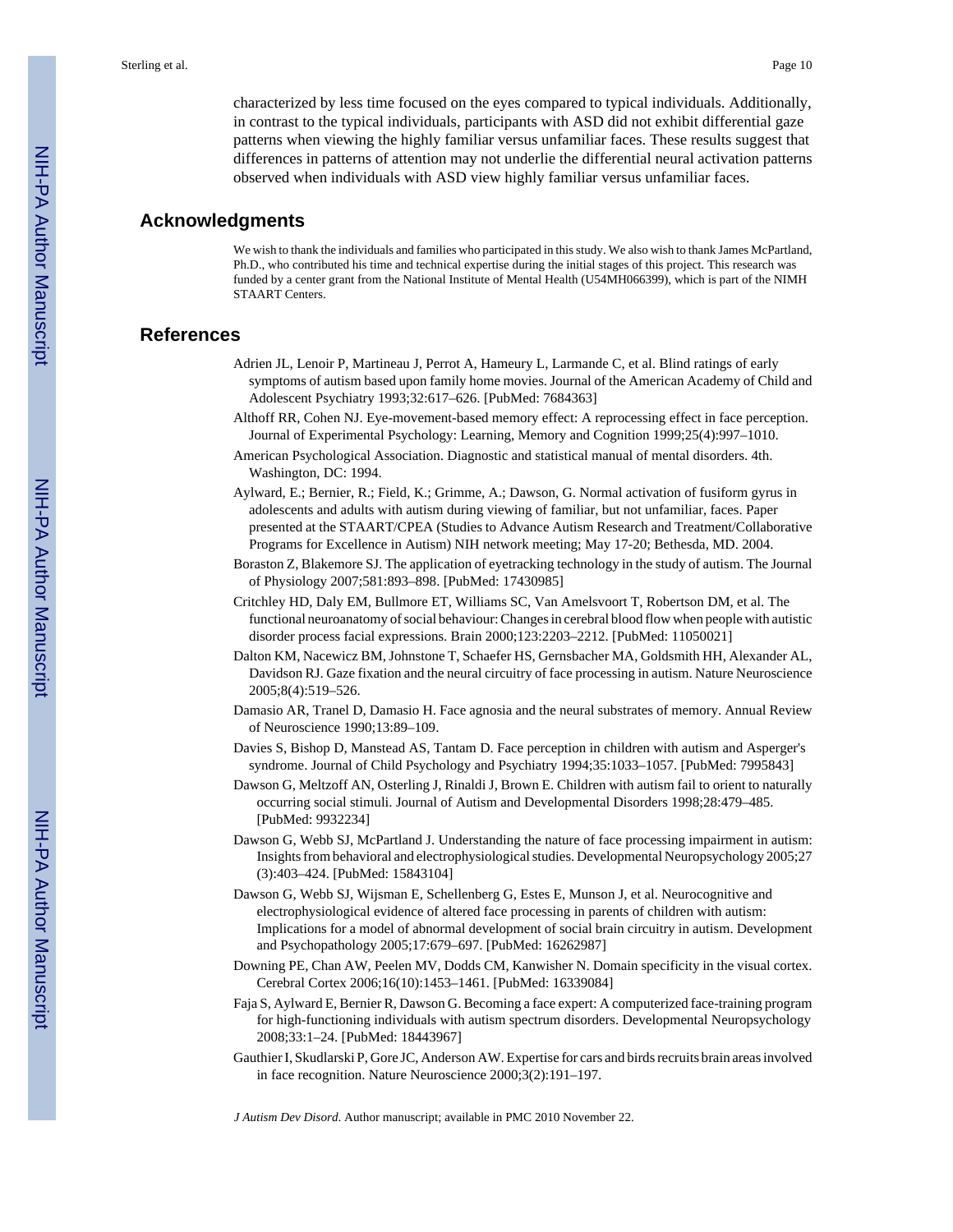- Gauthier I, Tarr MJ. Unraveling mechanisms for expert object recognition: Bridging brain activity and behavior. Journal of Experimental Psychology: Human Perception and Performance 2002;28(2): 431–446. [PubMed: 11999864]
- Gauthier I, Tarr MJ, Anderson AW, Skudanski P, Gore JC. Activation of the middle fusiform 'face area' increases with expertise in recognizing novel objects. Nature Neuroscience 1999;2(6):568–573.
- Grelotti DJ, Gauthier I, Schultz RT. Social interest and the development of cortical face specialization: What autism teaches us about face processing. Developmental Psychobiology 2002;40:213–225. [PubMed: 11891634]
- Haith MN, Bergman T, Moore MJ. Eye contact and face scanning in early infancy. Science 1977;198 (4319):853–855. [PubMed: 918670]
- Hall GB, Szechtman H, Nahmias C. Enhanced salience and emotion recognition in Autism: A PET study. The American Journal of Psychiatry 2003;160:1439–1441. [PubMed: 12900306]
- Haxby JV, Horwitz B, Ungerleider LG, Maisog JM, Pietrini P, Grady CL. The functional organization of human extrastriate cortex: A PET-rCBF study of selective attention to faces and locations. The Journal of Neuroscience 1994;14:6336–6353. [PubMed: 7965040]
- Hubl D, Bolte S, Feineis-Matthews S, Lanfermann H, Federspiel A, Strik W, et al. Functional imbalance of visual pathways indicates alternative face processing strategies in autism. Neurology 2003;61:1232–1237. [PubMed: 14610126]
- Janik SW, Wellens AR, Goldberg ML, Dell'osso LF. Eyes as the center of focus in the visual examination of human faces. Perceptual and Motor Skills 1978;47:857–858. [PubMed: 740480]
- Kanner L. Autistic disturbance of affective contact. Nervous Child 1943;2:217–250.
- Kanwisher N. Domain specificity in face perception. Nature Neuroscience 2000;3(8):759–763.
- Kanwisher N, McDermott J, Chun MM. The fusiform face area: A module in human extrastriate cortex specialized for face perception. The Journal of Neuroscience 1997;17(11):4302–4311. [PubMed: 9151747]
- Kanwisher N, Yovel G. The fusiform face area: A cortical region specialized for the perception of faces. Philosophical transactions of the Royal Society of London. Series B, Biological sciences 2006;29:2109–2128.
- Karatekin C. Eye tracking studies of normative and atypical development. Developmental Review. 200710.1016/j.dr.2007.06.006
- Klin A, Jones W, Schultz R, Volkmar F, Cohen D. Visual fixation patterns during viewing of naturalistic social situations as predictors of social competence in individuals with autism. Archives of General Psychiatry 2002;59(9):809–816. [PubMed: 12215080]
- Klin A, Sparrow SS, de Bildt A, Cicchetti DV, Cohen DJ, Volkmar FR. A normed study of face recognition in autism and related disorders. Journal of Autism and Developmental Disorders 1999;29 (6):499–508. [PubMed: 10638462]
- Lord, C.; Rutter, M.; DiLavore, PC.; Risi, S. Autism diagnostic observation schedule manual. Los Angeles, CA: Western Psychological Services; 2000.
- Lord C, Rutter M, LeCouteur A. Autism diagnostic interview-revised: A revised version of a diagnostic interview for caregivers of individuals with possible pervasive developmental disorders. Journal of Autism and Developmental Disorders 1994;24:659–685. [PubMed: 7814313]
- Marcus DJ, Nelson CA. Neural bases and development of face recognition in autism. CNS Spectrums 2001;6(1):36–59. [PubMed: 17008831]
- Merin N, Young GS, Ozonoff S, Rogers SJ. Visual fixation patterns during reciprocal social interaction distinguish a subgroup of 6-month-old infants at-risk for autism from comparison infants. Journal of Autism and Developmental Disorders 2007;37(1):108–121. [PubMed: 17191096]
- Nelson CA. The development and neural bases of face recognition. Infant and Child Development 2001;10:3–18.
- Neumann D, Spezio ML, Piven J, Adolphs R. Looking you in the mouth: Abnormal gaze in autism resulting from impaired top-down modulation of visual attention. Social Cognitive and Affective Neuroscience 2006;1(3):194–202. [PubMed: 18985106]
- Osterling J, Dawson G. Early recognition of children with autism: A study of first birthday home videotapes. Journal of Autism and Developmental Disorders 1994;24:247–257. [PubMed: 8050980]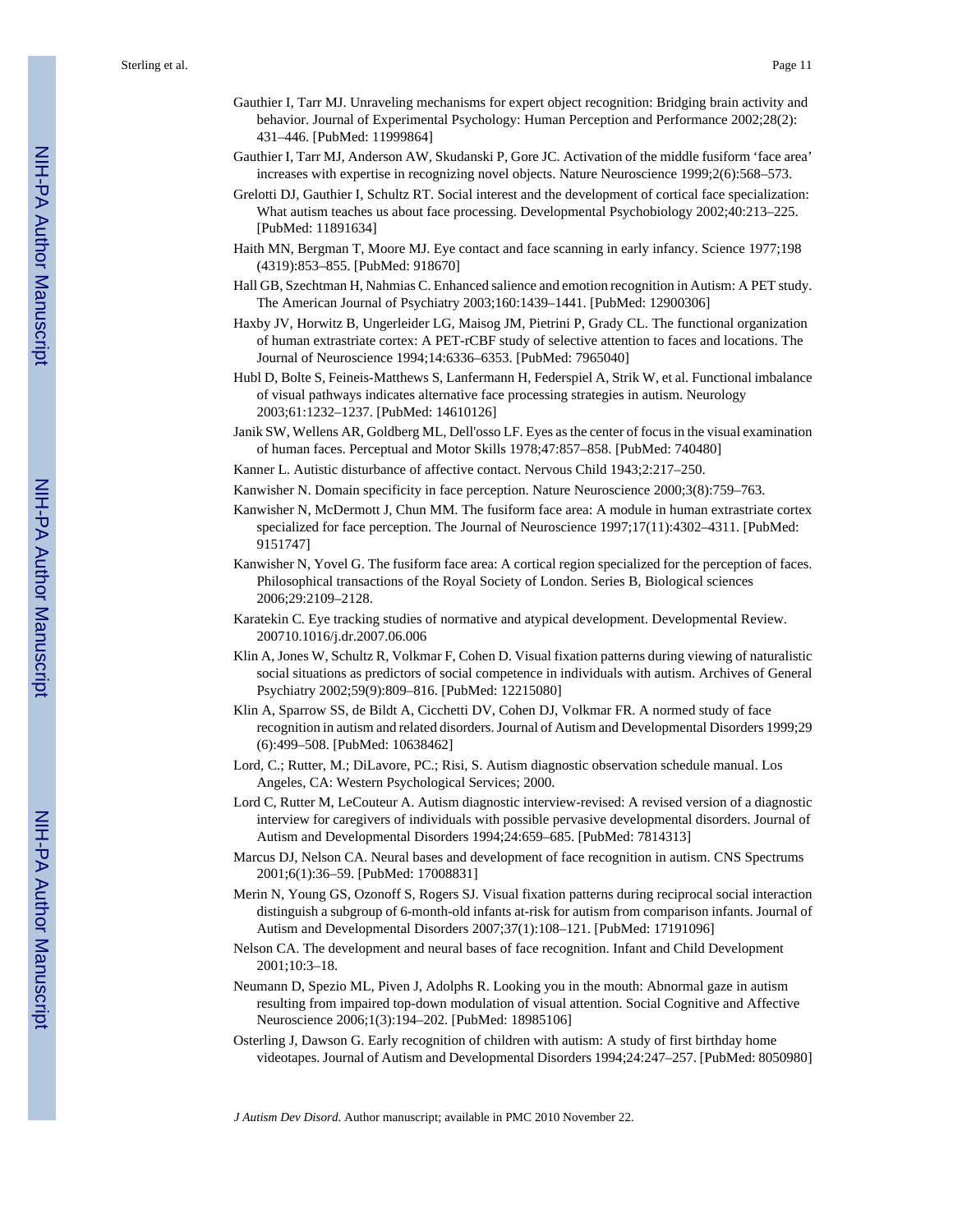Sterling et al. Page 12

- Pelphrey KA, Sasson NJ, Reznick JS, Paul G, Goldman B, Piven J. Visual scanning of faces in autism. Journal of Autism and Developmental Disorders 2002;32(4):249–261. [PubMed: 12199131]
- Pierce K, Haist F, Sedaghat F, Courchesne E. The brain response to personally familiar faces in autism: Findings of fusiform activity and beyond. Brain 2004;127(12):2703–2716. [PubMed: 15319275]
- Pierce K, Muller RA, Abmrose G, Allen G, Courchesne E. Face processing occurs outside the fusiform 'face area' in autism: Evidence from functional MRI. Brain 2001;124:2059–2073. [PubMed: 11571222]
- Piggot J, Kwon H, Mobbs D, Blasey C, Lotspeich L, Menon V, et al. Emotional attribution in highfunctioning individuals with autistic spectrum disorder: A functional imaging study. Journal of the American Academy of Child and Adolescent Psychiatry 2004;43:473–480. [PubMed: 15187808]
- Puce A, Allison T, Asgari M, Gore JC, McCarthy G. Differential sensitivity of human visual cortex to faces, letterstrings and textures: A functional magnetic resonance imaging study. The Journal of Neuroscience 1996;16(16):5205–5215. [PubMed: 8756449]
- Puce A, Allison T, Gore JC, McCarthy G. Face-sensitive regions in human extrastriate cortex studied by functional MRI. Journal of Neurophysiology 1995;74:1192–1199. [PubMed: 7500143]
- Rhodes G, Byatt G, Michie PT, Puce A. Is the fusiform face area specialized for faces, individuation, or expert individuation? Journal of Cognitive Neuroscience 2004;16(2):189–203. [PubMed: 15068591]
- Rossion B, Schiltz C, Crommelinck M. The functionally defined right occipital and fusiform "face areas" discriminate novel from visually familiar faces. Neuroimage 2003;19:877–883. [PubMed: 12880816]
- Schultz RT, Gauthier I, Klin A, Fulbright RK, Anderson AW, Volkmar F, et al. Abnormal ventral temporal cortical activity during face discrimination among individuals with autism and Asperger syndrome. Archives of General Psychiatry 2000;57:331–340. [PubMed: 10768694]
- Speer LL, Cook AE, McMahon WM, Clark E. Face processing in children with autism; effects of stimulus contents and type. Autism 2007;11:265–277. [PubMed: 17478579]
- Spezio ML, Adolphs R, Hurley RSE, Piven J. Abnormal use of facial information in high-functioning autism. Journal of Autism and Developmental Disorders 2007a;37:929–939. [PubMed: 17006775]
- Spezio ML, Adolphs R, Hurley RSE, Piven J. Analysis of face gaze in autism using "Bubbles". Neuropsychologia 2007b;47:144–151.
- Tantam D, Holmes D, Cordess C. Nonverbal expression in autism of Asperger type. Journal of Autism and Developmental Disorders 1993;23:111–133. [PubMed: 8463192]
- Trepagnier C, Sebrechts MM, Peterson R. Atypical face gaze in autism. Cyberpsychology and Behavior 2002;5(3):213–217. [PubMed: 12123243]
- van der Geest JN, Kemner C, Verbaten MN, van Engeland H. Gaze behavior of children with pervasive developmental disorder toward human faces: A fixation time study. Journal of Child Psychology and Psychiatry 2002;43(5):669–678. [PubMed: 12120862]
- Vuilleumier P, Armony JL, Driver J, Dolan RJ. Effects of attention and emotion on face processing in the human brain: An event-related fMRI study. Neuron 2001;30(3):829–841. [PubMed: 11430815]
- Walker-Smith GJ, Gale AG, Findlay JM. Eye movement strategies involved in face perception. Perception 1977;6(3):313–326. [PubMed: 866088]
- Wang AT, Dapretto M, Hariri AR, Sigman M, Bookheimer SY. Neural correlates of facial affect processing in children and adolescents with autism spectrum disorder. Journal of the American Academy of Child and Adolescent Psychiatry 2004;34:481–490. [PubMed: 15187809]
- Wechsler, D. Wechsler adult intelligence scale. 3rd. San Antonio, TX: The Psychological Corporation; 1997a.
- Wechsler, D. Wechsler memory scale. 3rd. San Antonio, TX: The Psychological Corporation; 1997b.
- Whiteley AM, Warrington EK. Prosopagnosia: A clinical, psychological, and anatomical study of three patients. Journal of Neurology, Neurosurgery, and Psychiatry 1977;40:395–403.
- Wojciulik E, Kanwishwer N, Driver J. Covert visual attention modulates face-specific activity in the human fusiform gyrus: fMRI study. Journal of Neurophysiology 1998;79(3):1574–1578. [PubMed: 9497433]
- Xu Y. Revisiting the role of the fusiform face area in visual expertise. Cerebral Cortex 2005;15(8):1234– 1242. [PubMed: 15677350]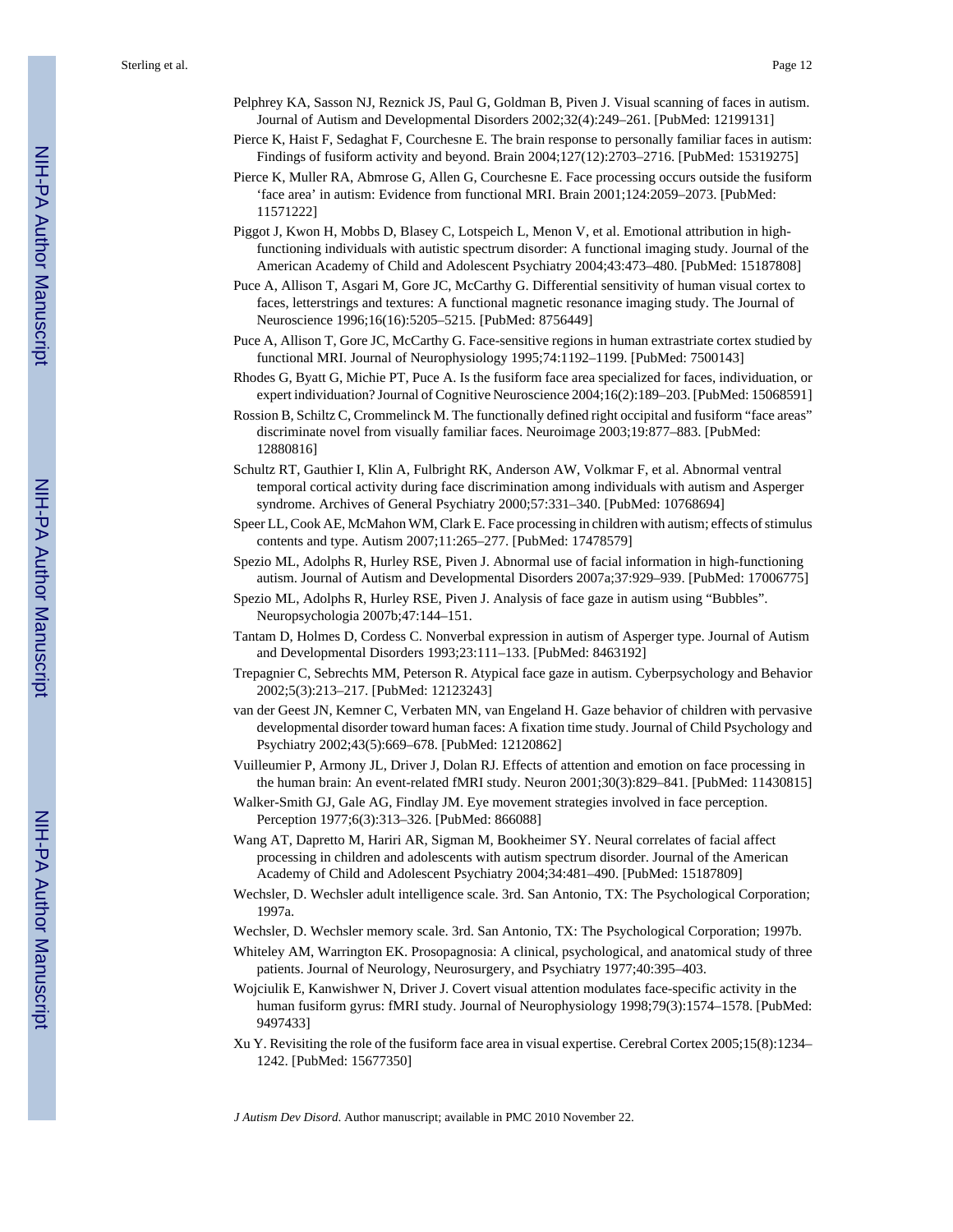Sterling et al. Page 13



**Fig. 1.** Percent number of fixations on eyes and mouth

*J Autism Dev Disord*. Author manuscript; available in PMC 2010 November 22.

NIH-PA Author Manuscript NIH-PA Author Manuscript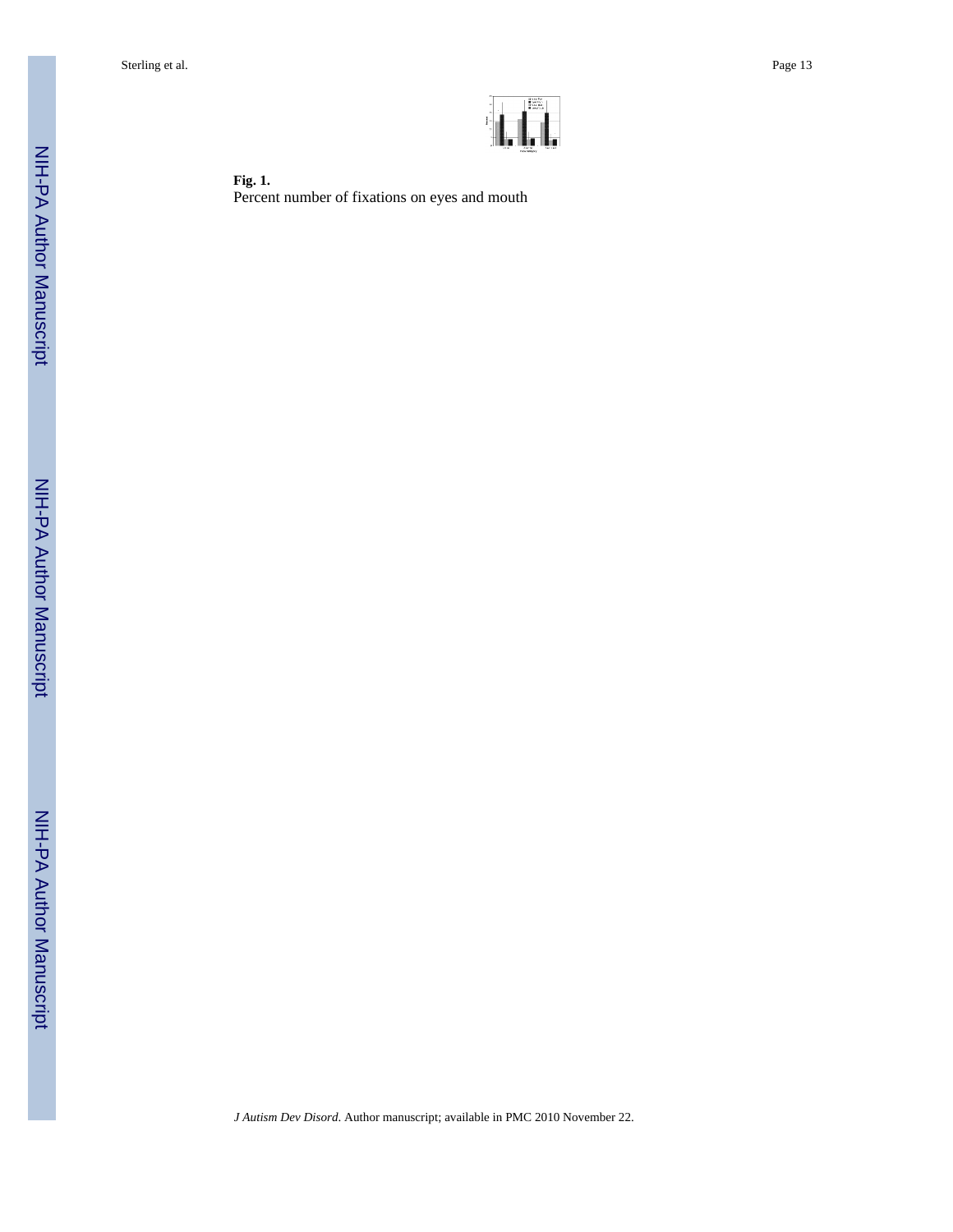Sterling et al. Page 14



**Fig. 2.** Percent fixation durations on eyes and mouth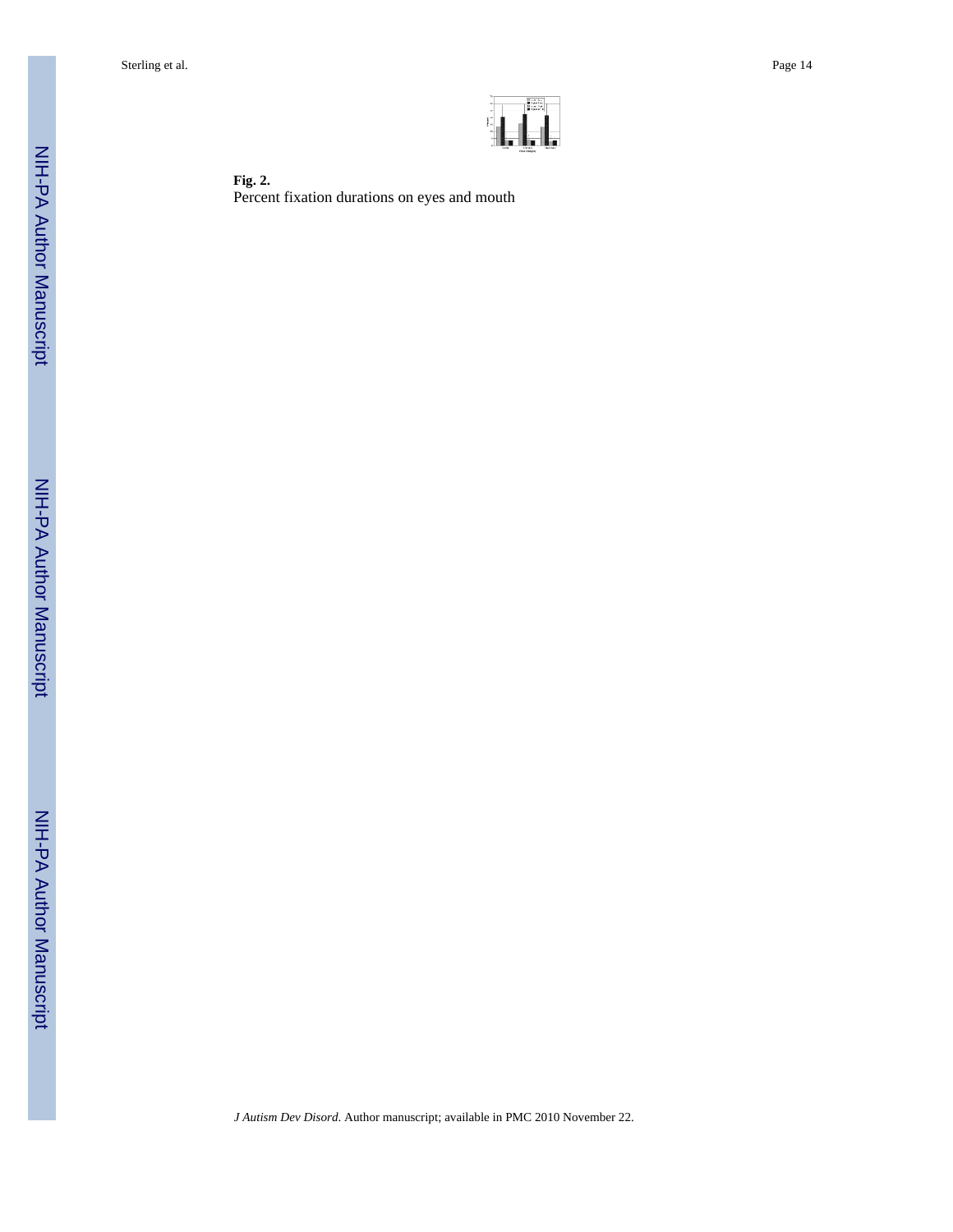NIH-PA Author ManuscriptNIH-PA Author Manuscript

**Table 1**

| ı                                                                                 |
|-----------------------------------------------------------------------------------|
|                                                                                   |
| ちょうくちょう こうし こうこくしん くそくく くうこうこう<br>$\sim$ $\approx$ $\sim$ $\sim$ $\approx$ $\sim$ |
|                                                                                   |
|                                                                                   |
|                                                                                   |
|                                                                                   |
|                                                                                   |
|                                                                                   |
|                                                                                   |
|                                                                                   |
|                                                                                   |
|                                                                                   |
|                                                                                   |
| Total number of fixations and fixation durations for each stimu-                  |
| I                                                                                 |

|                                               | Autism                        |                         | Typical                                                     |  | Main effects ( $F$ values, $df = 1$ )                |                 | Interactions (F<br>values, $df = 1$ )       |            |
|-----------------------------------------------|-------------------------------|-------------------------|-------------------------------------------------------------|--|------------------------------------------------------|-----------------|---------------------------------------------|------------|
|                                               |                               | Fam. M (SD) Unf. M (SD) | $NFA (SD)$ Fam. M $(SD)$ Unf. M $(SD)$                      |  | NF M (SD) Between Subj. Group Within Subj. contrasts |                 | Group Group<br>$\times$ F, U $\times$ F, NF |            |
|                                               |                               |                         |                                                             |  |                                                      | $F, U$ $F, NP$  |                                             |            |
| # Fixations                                   | 151.53 (60.58) 151.71 (68.24) |                         | 145.18 (61.38) 167.28 (51.48) 183.39 (58.20) 165.33 (50.23) |  |                                                      | $1.34$ $7.00**$ | $1.60 \qquad 6.70***$                       |            |
| Fixation duration 61.54 (12.18) 61.49 (12.89) |                               |                         | 60.45 (13.89) 58.50 (16.23) 58.07 (15.09) 57.37 (16.25)     |  | 43                                                   | $\frac{13}{2}$  | 2.10 .08                                    | $\epsilon$ |
| p<.02<br>$*$                                  |                               |                         |                                                             |  |                                                      |                 |                                             |            |